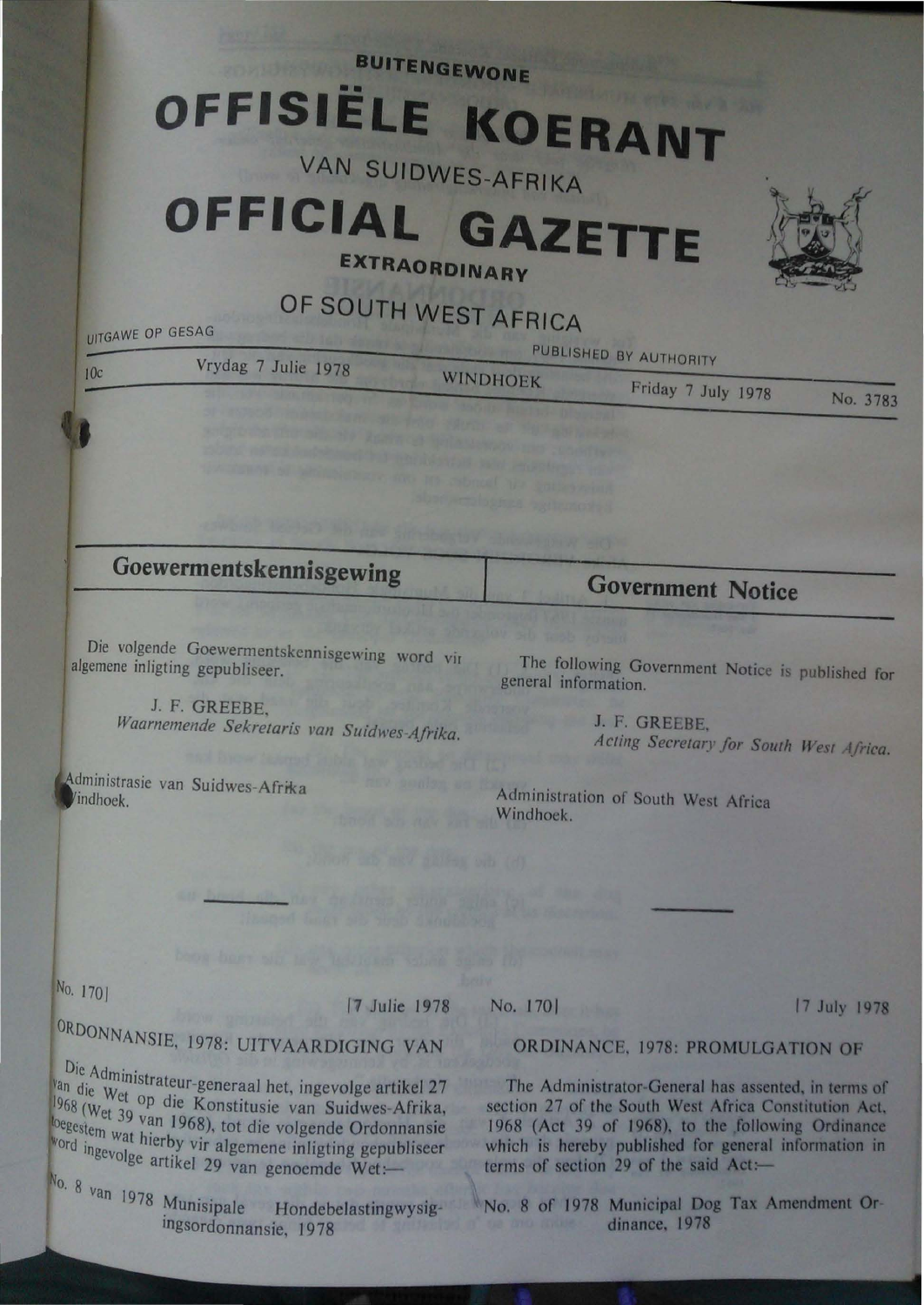tax.

## No. 3783 Official Gazette Extraordinary 7 July 1978

#### MUNICIPAL DOG TAX AMENDMENT ORDINANCE, 1978

No. **8 of 1978** 

*(Assented to 26 June 1978) (English text signed by the Administrator-General) (Date of commencement to be promulgated)* 

### **ORDINANCE**

To amend the Municipal Dog Tax Ordinance, 1967, so as to provide that the amount of the tax shall be determined by councils with the approval of the Executive Committee; to express the amount payable as a late fee as a percentage of the tax; to increase the maximum fines; to provide for the promulgation of regulations in relation to kennels and other accommodation for dogs; and to provide for incidental matters.

BE IT ORDAINED by the Legislative Assembly for the Territory of South West Africa, as follows:-

I. The following section is hereby substituted for section 3 of the MJnicipal Dog Tax Ordinance, 1967 (hereinafter referred to as the principal Ordinance):

"Amount of 3. (1) The amount of the tax shall, subject to approval by the Executive Committee, be determined by the council imposing the tax.

> (2) The amount so determined may differ according to -

(a) the breed of the dog;

- (b) the sex of the dog;
- (c) any other characteristic of the dog determined by the council at its discretion;
- (d) any other criterion which the council may deem fit.

(3) The amount of the tax shall, after it has been approved by the Executive Committee, be published by notice in the *Official Gazette.".* 

2. Section 4 of the principal Ordinance is hereby amended by the substitution for the second proviso to subsection (2) of the following proviso:

"Provided further that in the case of failure to pay any such tax within two months after it has become due Amendment of section<br>4 of Ordinance 13 of 1967, as amended by section 3 of Ordinance 41 of 1967.

Substitution of section 3 of Ordinance 13 of<br>1967.

3